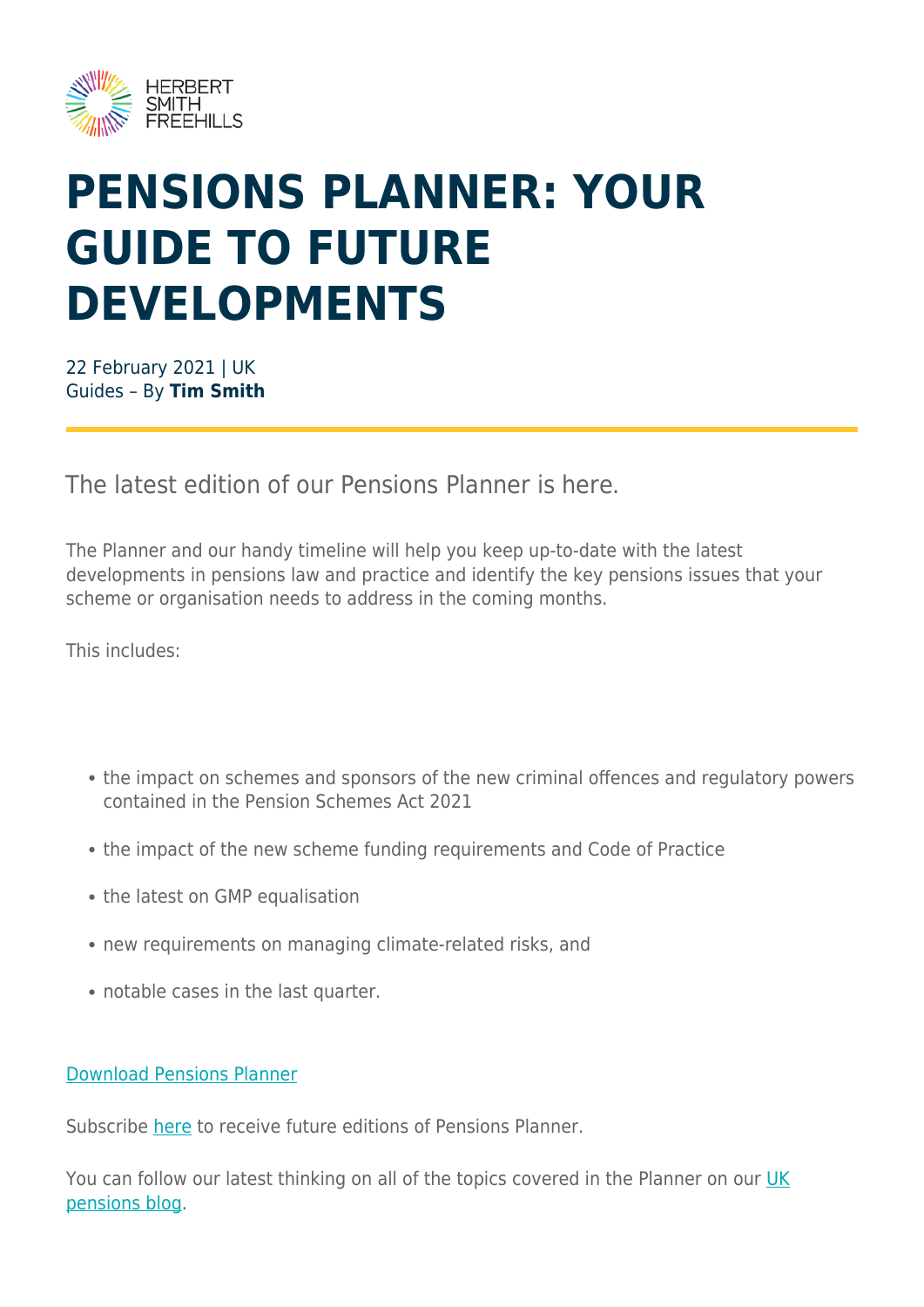### **PENSIONS PLANNER TIMELINE**



#### **PREVIOUS PENSIONS PLANNER EDITIONS:**

- [Pensions Planner September 2020](https://sites-herbertsmithfreehills.vuturevx.com/20/21553/landing-pages/pensions-planner-sep-2020---final.pdf)
- [Pensions Planner May 2020](https://sites-herbertsmithfreehills.vuturevx.com/20/21553/landing-pages/3656o-pensions-planner-may-2020---final.pdf)